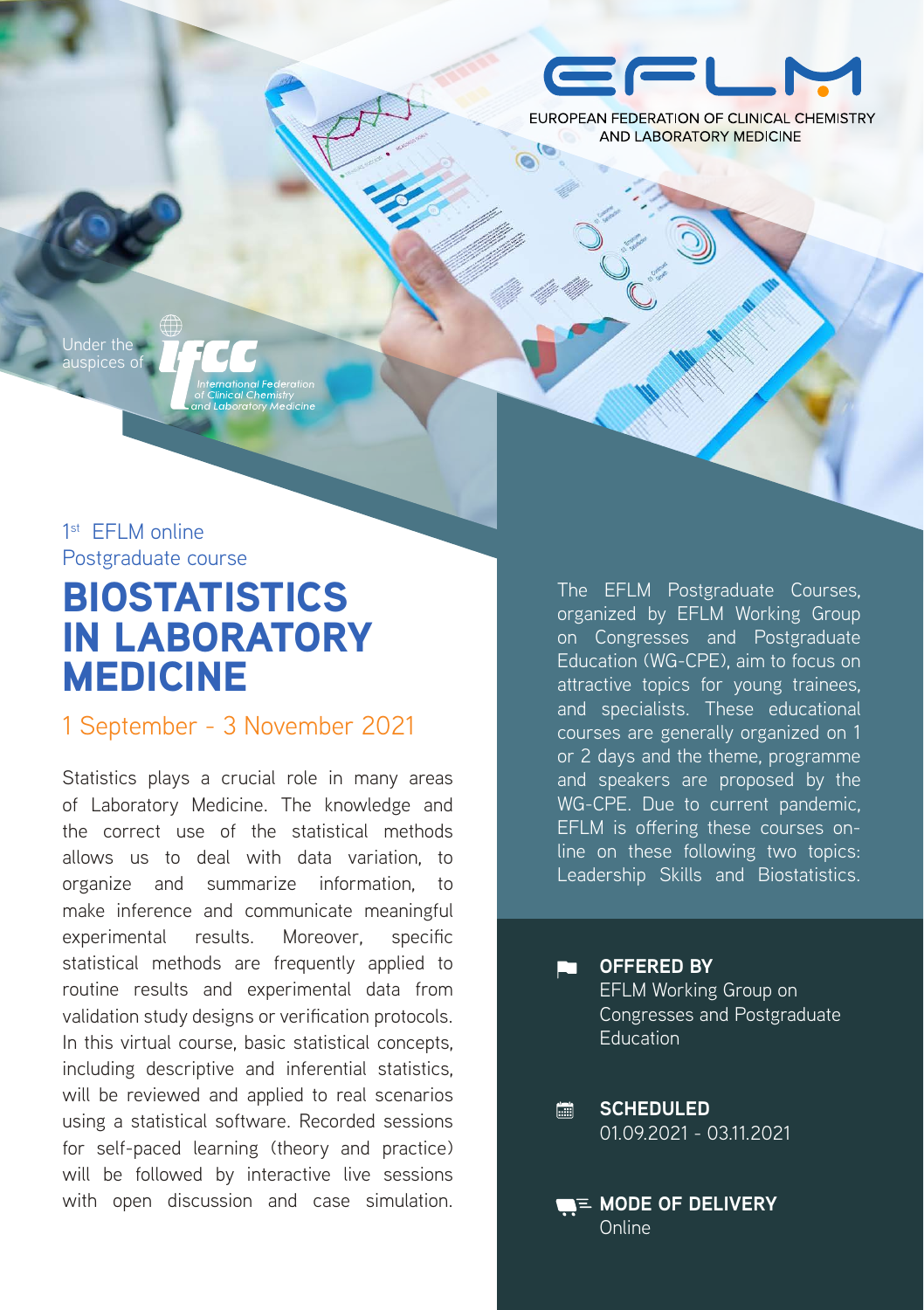

## **OUTCOME OF THE COURSE**

To learn basic methods of descriptive and inferential statistics and apply them to real scenarios. The knowledge and the correct use of the statistical methods will allow you to deal with data variation, to organise and summarise information, to make inference and communicate meaningful experimental results.

### **TARGET AUDIENCE**

Specialisants/trainees, Residency students, PhD students, Specialist of LM, Lab. Directors

# **COURSE ORGANIZING COMMITTEE**

Eser Sozmen, Zsuzsa Bagoly, Daria Pašalić, Silvia Cattaneo

# **COURSE SCIENTIFIC COMMITTEE**

Matteo Vidali, Andrea Padoan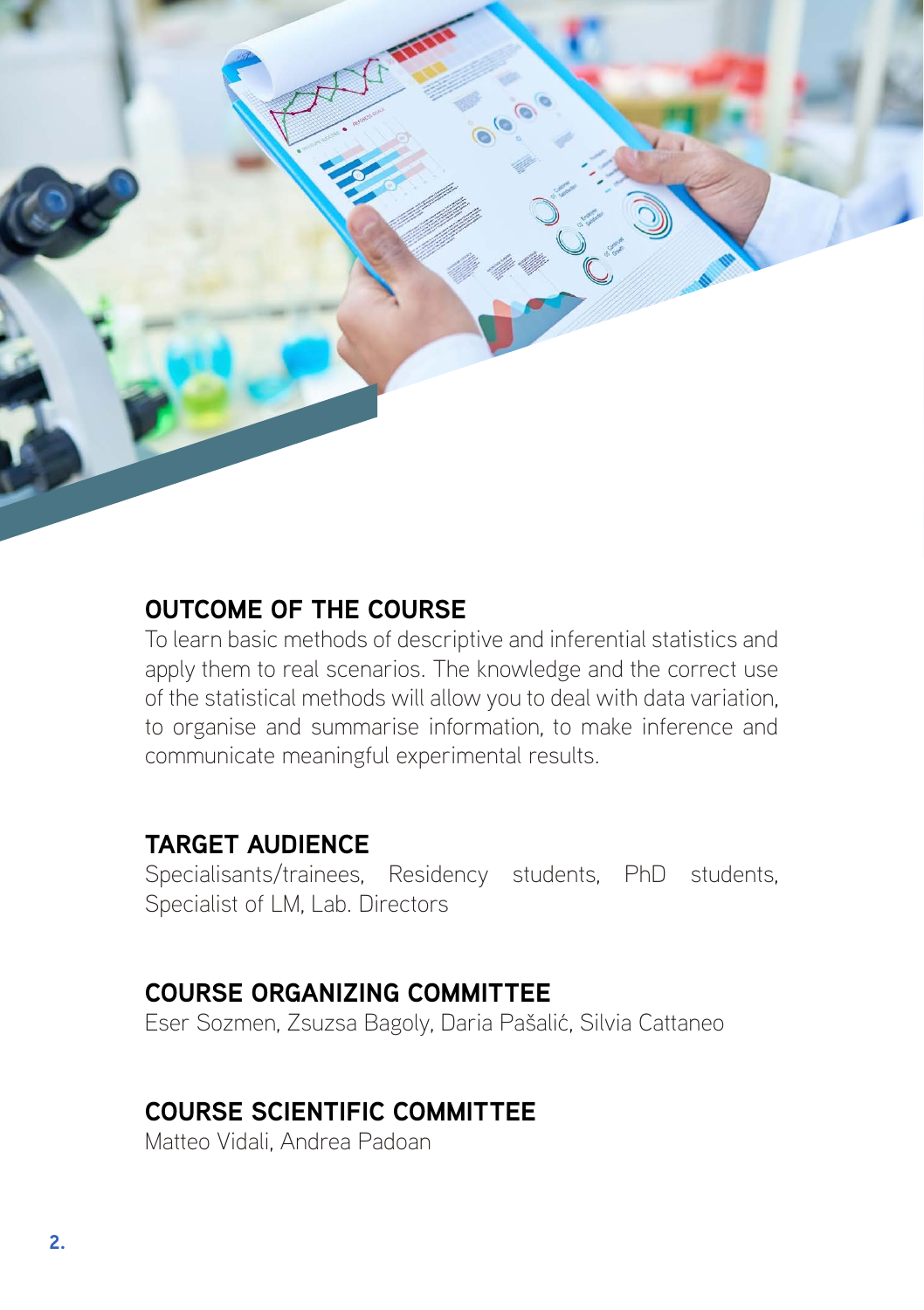### **SPEAKERS**



### **PROF. ANDREA PADOAN**

University of Padova, Dept of Medicine DIMED, Padova, Italy

Andrea Padoan works as Assistant professor of Clinical Biochemistry and Clinical Molecular Biology at Department of Medicine, University of Padova, Italy. He has PhD degree in Biostatistics and Epidemiology, from University of Milano-Bicocca.

He is Director of the "Big Data and Artificial Intelligence" working-group, Italian Society of Clinical Biochemistry and Clinical Molecular Biology and Co-director of the "Statistics within the laboratory" working-group, Italian Society of Clinical Biochemistry and Clinical Molecular Biology. His research and teaching activities include: Metabolic alterations of subcellular functions, Risk in healthcare, Risk Management, Emergency Lab and Medical Statistics and development of new biostatistical algorithm for the evaluation of mass spectrometry data for prostate cancer diagnosis.

### **DR. MATTEO VIDALI**

Fondazione IRCCS Ca' Granda, Ospedale Maggiore Policlinico, Milan, Italy

Matteo Vidali works as Clinical Pathologist at the Central Laboratory, Fondazione IRCCS Ca' Granda Ospedale Maggiore Policlinico, Milan, Italy.

He is the coordinator of the Italian Working Group on "Statistics for the Laboratory" of the Italian Society of Clinical Biochemistry and Clinical Molecular Biology (SIBioC) and the statistical reviewer of Biochimica Clinica, official journal of SIBioC.

His research activities include: application of statistical techniques and machine learning algorithms to laboratory medicine, analytical method development and validation, analytical method comparison, pre-analytical and analytical quality, instrument alignment, development of software tools for Laboratory Medicine.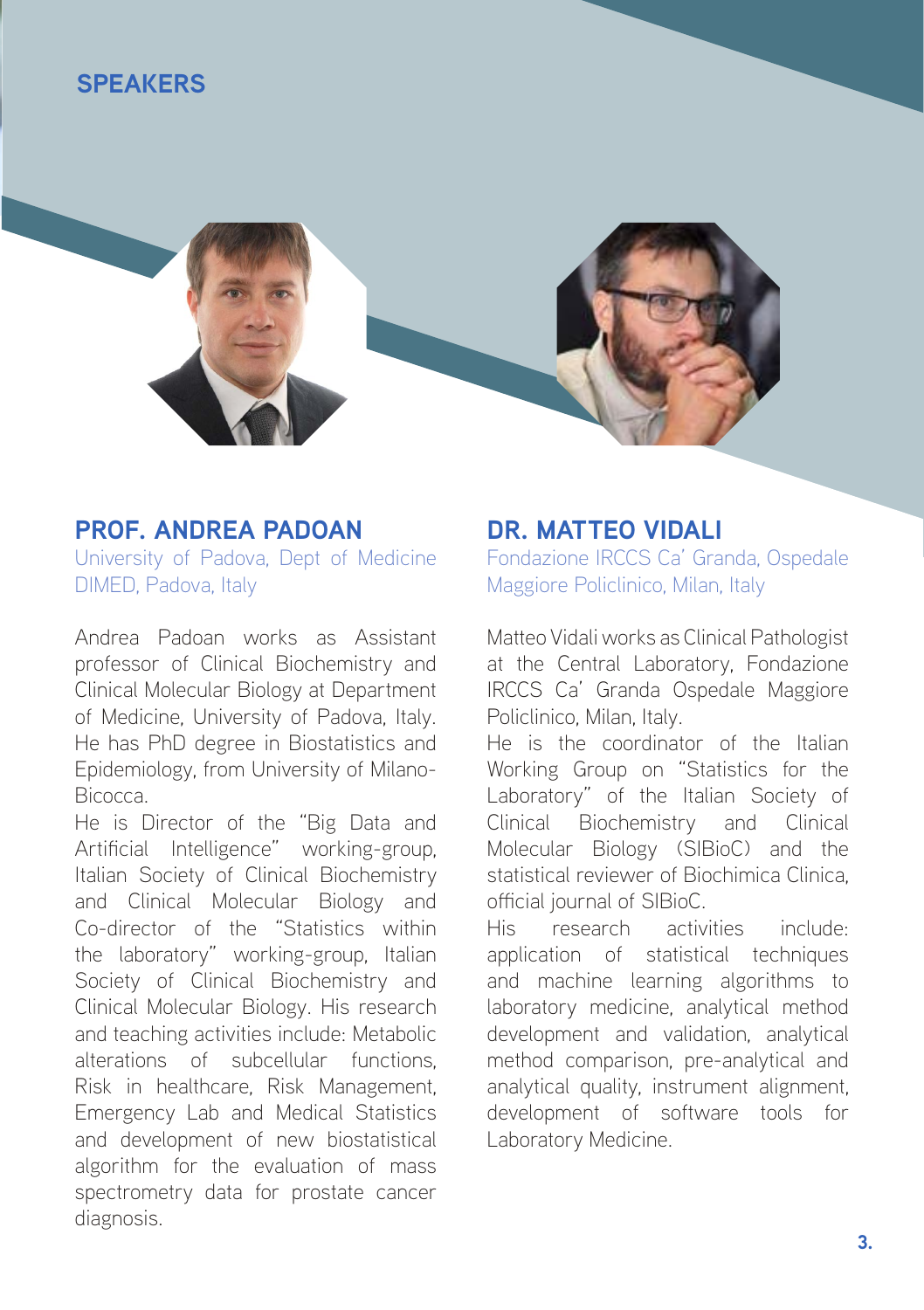# **PART 1 - STATISTICS THEORY**

Recorded sessions accessible on individual basis

From 1 September to 15 October 2021

- **1)** Types of variables: how to summarize and display categorical variables and how to summarize and display numerical variables. A. Padoan (2h session)
- **2)** Probability distributions, Central Limit Theorem and confidence intervals. A. Padoan (1h session)
- **3)** Statistical analysis of numerical data. M. Vidali (2h session)
- **4)** Statistical analysis of categorical data. M. Vidali (1h session)
- **5)** Effect Size, Sample Size and statistical Power. M. Vidali (0.5h session)
- **6)** Correlation and Regression. A. Padoan (1.5h session)
- **7)** ROC analysis. M. Vidali (1h session)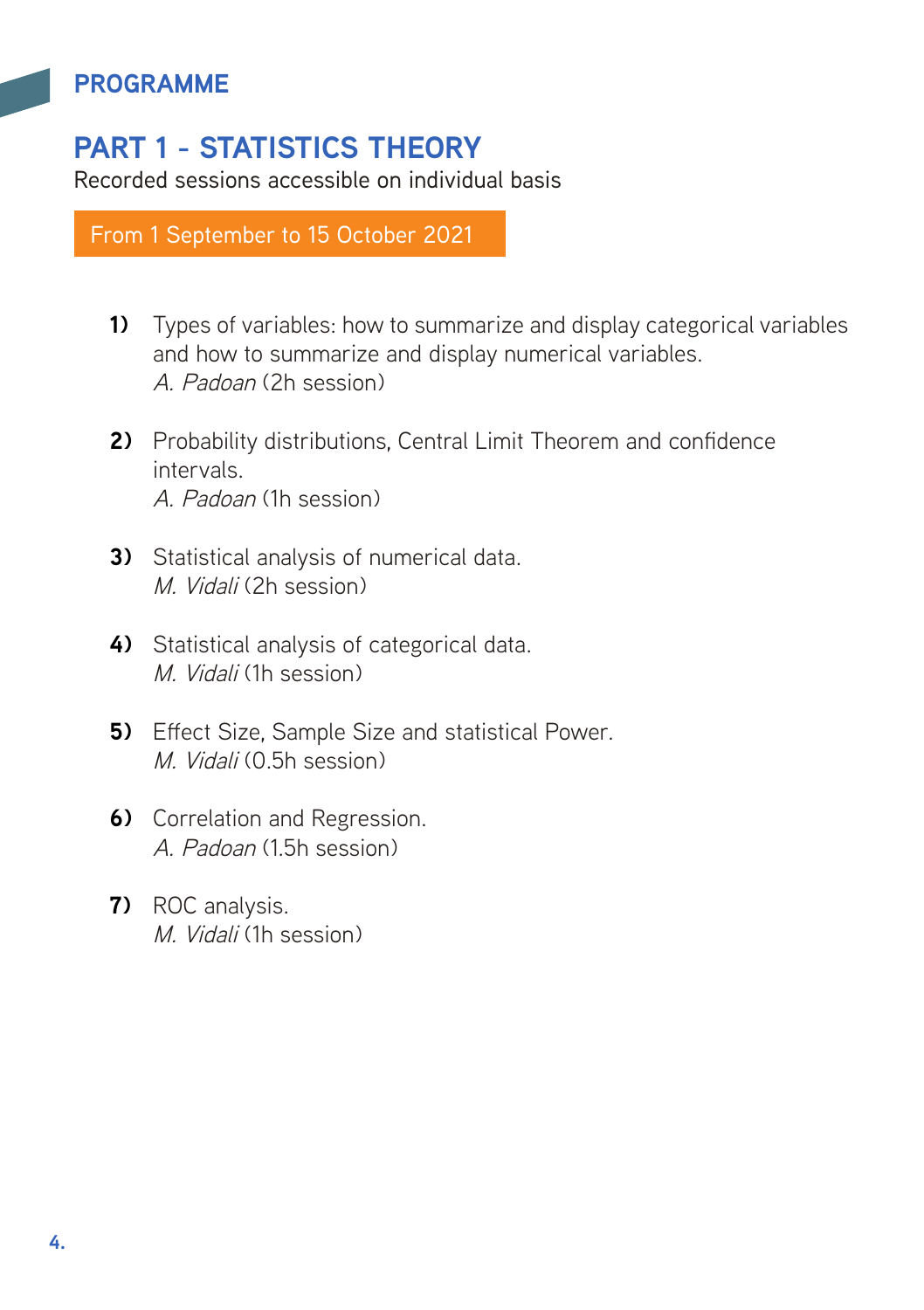# **PART 2 - PRACTICAL SESSIONS (with MedCalc)**

Recorded sessions accessible on individual basis

### From 15 to 29 October 2021

MedCalc statistical software need to be installed by all participants to attend both practical and interactive live sessions.

In due time, the Organising Secretariat will send the instructions to download the software with a special demo license.

Since the free demo version is available for a limited period of time (30 days), installation should be done immediately before accessing these sessions.

- **1)** Descriptive statistics. A. Padoan (1h session)
- **2)** Inferential statistics. M. Vidali (2h session)

# **PART 3 - INTERACTIVE LIVE SESSIONS**

Live sessions scheduled on 2 and 3 November 2021. Participants will be divided in two groups: A and B.

2 November 2021

GROUP A: h. 15:00-16:00 CET GROUP B: h. 17:00-18:00 CET

Discussion with participants - A. Padoan, M. Vidali

3 November 2021

GROUP A: h. 15:00-16:00 CET GROUP B: h. 17:00-18:00 CET

Multiple Case simulation by interaction - M. Vidali